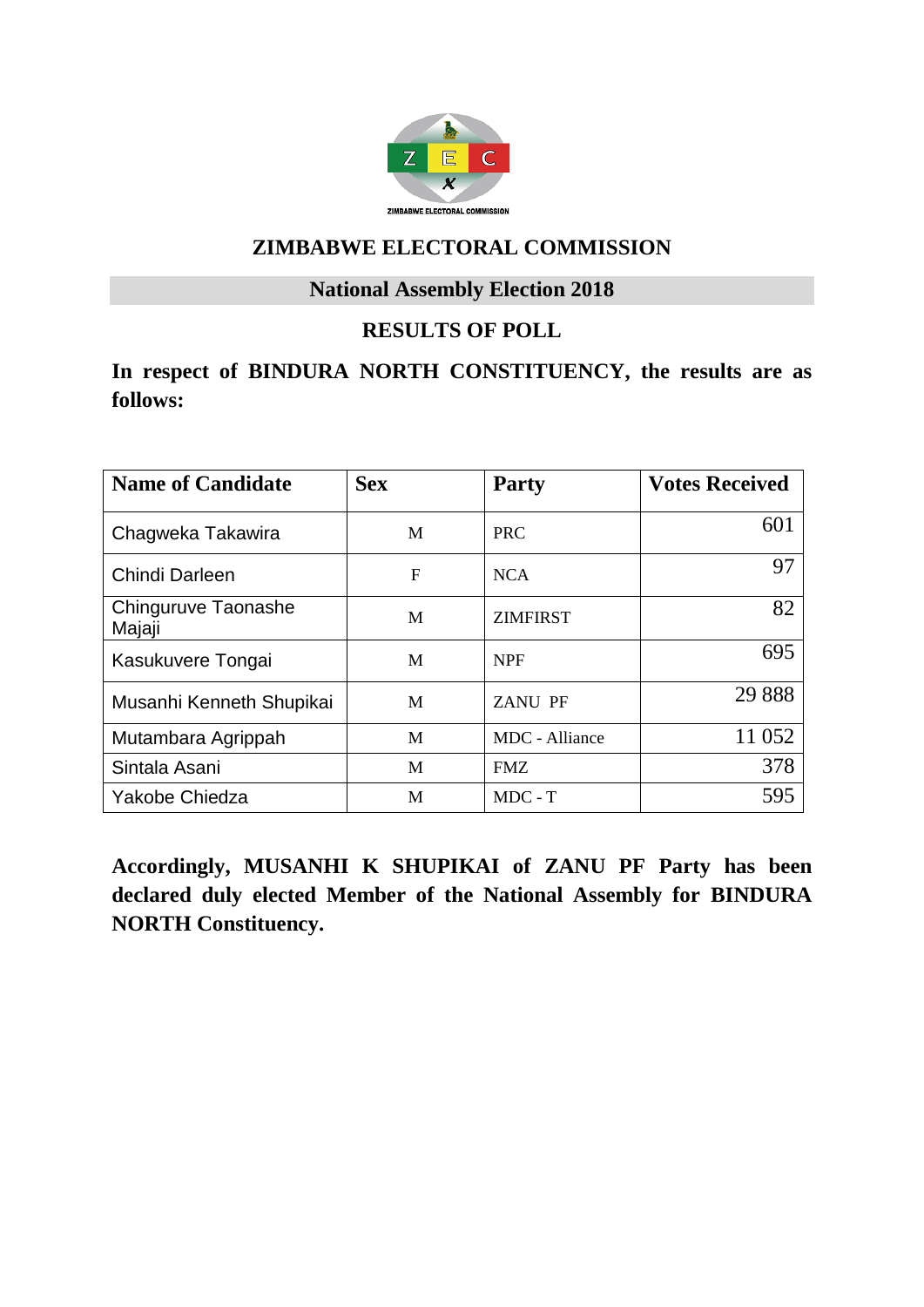

#### **National Assembly Election 2018**

## **RESULTS OF POLL**

### **In respect of BINDURA SOUTH CONSTITUENCY, the results are as follows:**

| <b>Name of Candidate</b>                      | <b>Sex</b> | <b>Party</b>       | <b>Votes Received</b> |
|-----------------------------------------------|------------|--------------------|-----------------------|
| Chinakwetu Justice                            | M          | <b>NPF</b>         | 351                   |
| Denga Stephen                                 | M          | <b>INDEPENDENT</b> | 215                   |
| Gwangwawa Nelson                              | M          | <b>PRC</b>         | 312                   |
| Gwarada George                                | M          | MDC - Alliance     | 9 2 9 8               |
| Mandova Simbarashe                            | M          | $MDC - T$          | 636                   |
| <b>Matangira Toendepi</b><br><b>Remigious</b> | M          | <b>ZANU PF</b>     | 19 201                |
| <b>Mhembere Nemia</b>                         | M          | <b>INDEPENDENT</b> |                       |

**Accordingly, MATANGIRA T REMIGIOUS of ZANU PF Party has been declared duly elected Member of the National Assembly for BINDURA SOUTH Constituency.**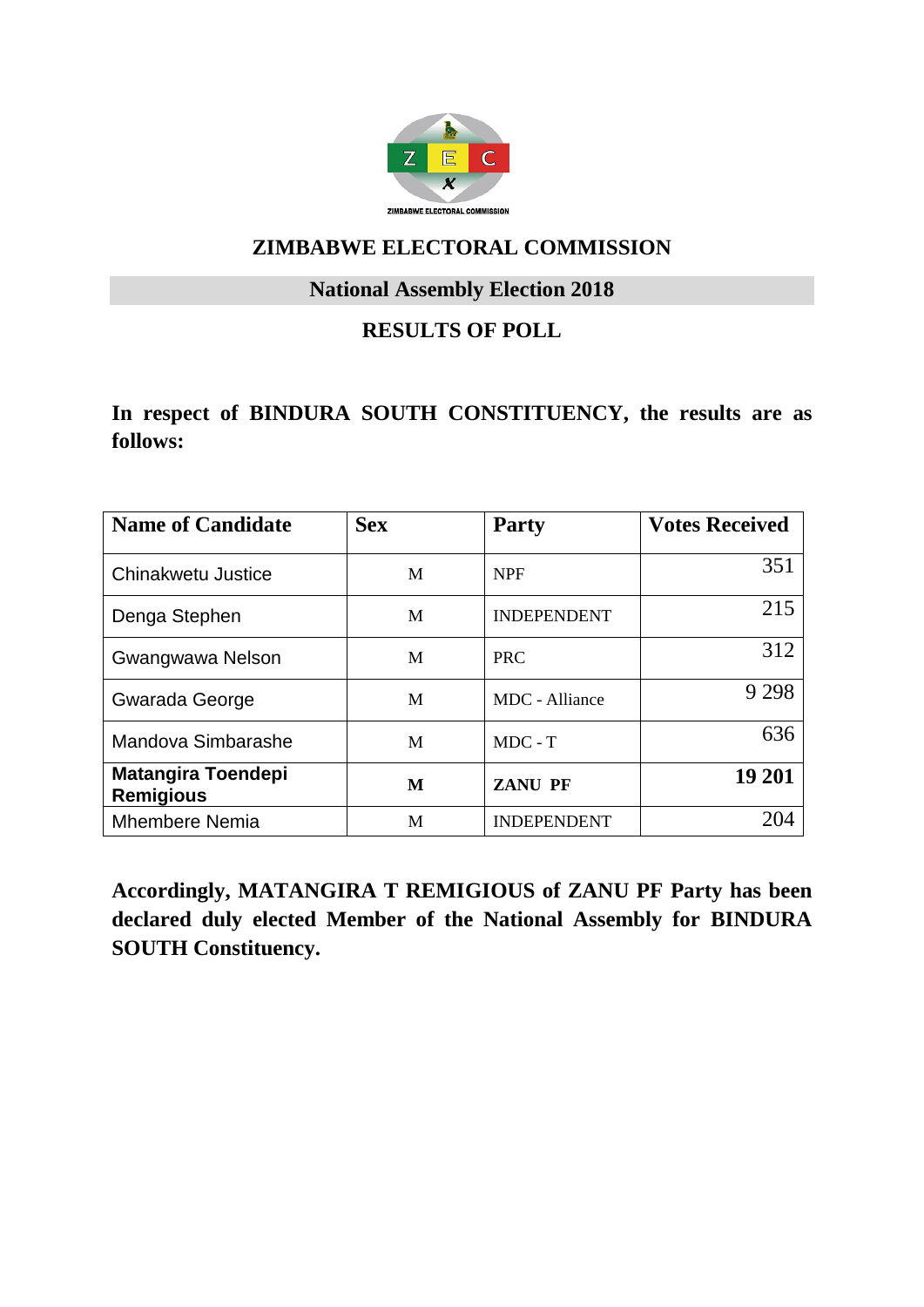

#### **National Assembly Election 2018**

## **RESULTS OF POLL**

## **In respect of GURUVE NORTH CONSTITUENCY, the results are as follows:**

| <b>Name of Candidate</b> | <b>Sex</b> | <b>Party</b>   | <b>Votes Received</b> |
|--------------------------|------------|----------------|-----------------------|
| Dzepasi Girovah          | M          | <b>ZANU PF</b> | 24 271                |
| Kagande Philip           | M          | <b>NPF</b>     | 454                   |
| Mashingayidze Kenneth    | M          | <b>FMZ</b>     | 157                   |
| Mugabe Jekesai           | F          | <b>PRC</b>     | 266                   |
| Mupunga Andrew           | M          | MDC - Alliance | 3 108                 |

**Accordingly, DZEPASI GIROVAH of ZANU PF Party has been declared duly elected Member of the National Assembly for GURUVE NORTH Constituency.**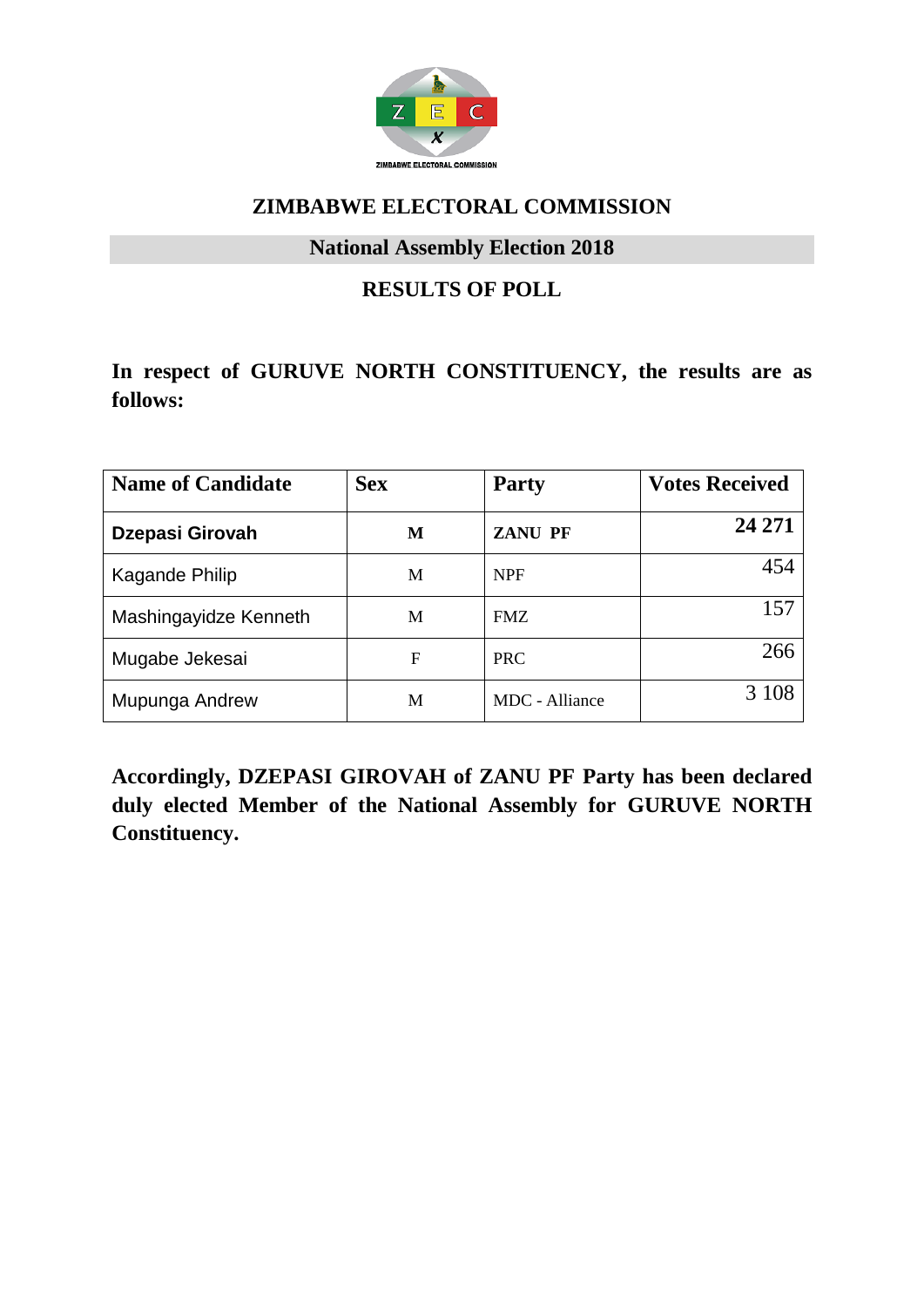

#### **National Assembly Election 2018**

### **RESULTS OF POLL**

# **In respect of GURUVE SOUTH CONSTITUENCY, the results are as follows:**

| <b>Name of Candidate</b>     | <b>Sex</b> | <b>Party</b>       | <b>Votes Received</b> |
|------------------------------|------------|--------------------|-----------------------|
| Chakaodza Austin<br>Mutandwa | M          | <b>INDEPENDENT</b> | 646                   |
| Dube Angeline                | F          | MDC - Alliance     | 1758                  |
| <b>Dutiro Patrick</b>        | M          | <b>ZANU PF</b>     | 17 103                |
| Mubaiwa Wilbert Archbald     | M          | <b>INDEPENDENT</b> | 7 1 6 2               |
| Mushonga Virimai             | M          | <b>NPF</b>         | 93                    |
| Mutematsaka Chriswell        | M          | <b>PRC</b>         | 172                   |
| Mutsvene Simbarashe          | M          | <b>NCA</b>         | 94                    |

**Accordingly, DUTIRO PATRICK of ZANU PF Party has been declared duly elected Member of the National Assembly for GURUVE SOUTH Constituency.**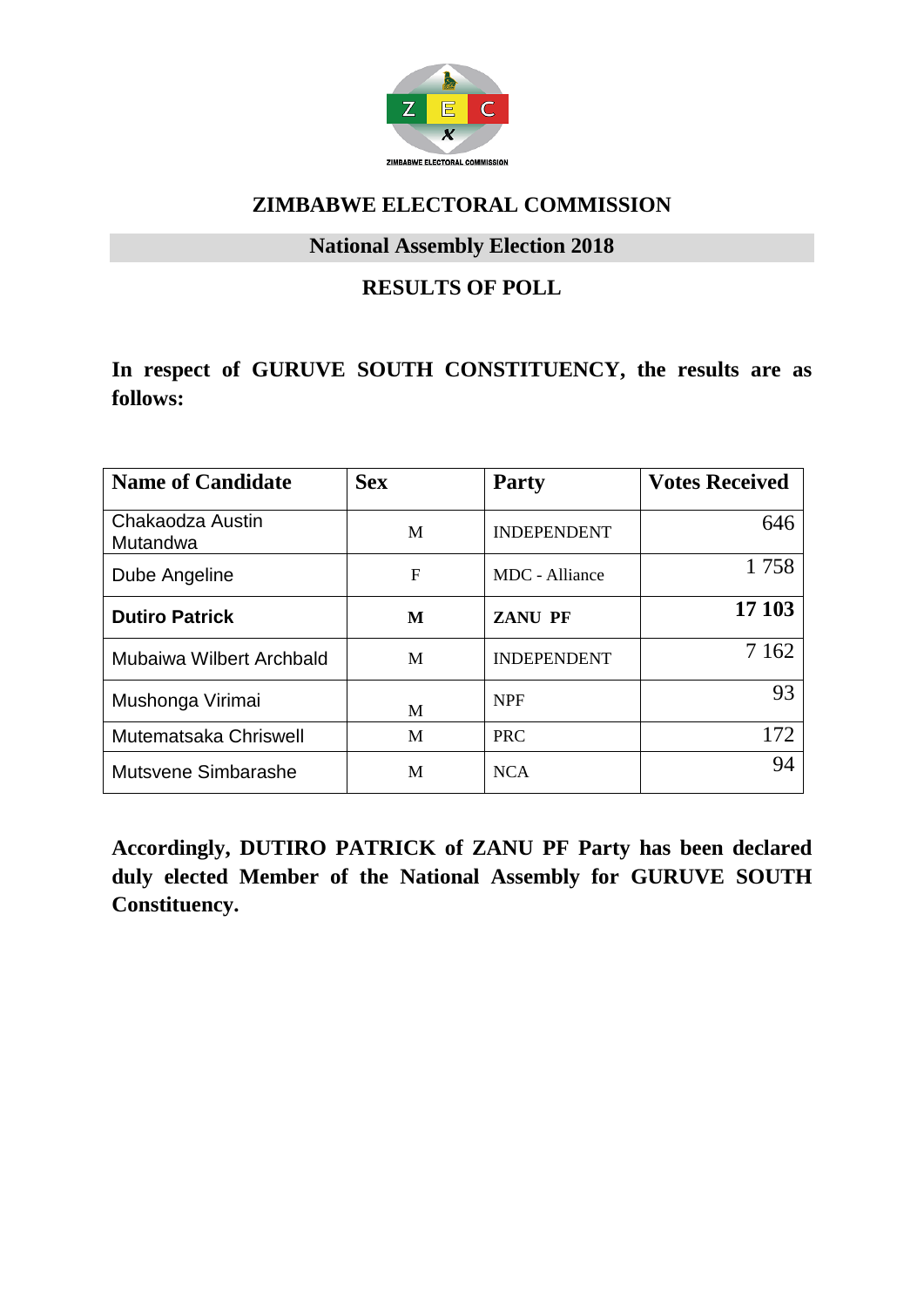

#### **National Assembly Election 2018**

## **RESULTS OF POLL**

**In respect of MAZOWE CENTRAL CONSTITUENCY, the results are as follows:**

| <b>Name of Candidate</b>    | <b>Sex</b> | <b>Party</b>        | <b>Votes Received</b> |
|-----------------------------|------------|---------------------|-----------------------|
| <b>Chidamba Sydney</b>      | M          | <b>ZANUPF</b>       | 12 380                |
| Choundo Benvolio            | M          | <b>ZDU</b>          | 158                   |
| Kakora Edward               | M          | MDC-T               | 917                   |
| Madzudzo Ozigrai            | M          | <b>ZIPP</b>         | 84                    |
| Mandaza Isiah               | M          | <b>NPF</b>          | 134                   |
| Mazorodze Ellen Mberi       | F          | <b>PRC</b>          | 130                   |
| Muroyiwa Blessing           | M          | <b>MDC ALLIANCE</b> | 4 0 24                |
| Mushonga Shepherd<br>Lenard | M          | <b>INDEPENDENT</b>  | 1 556                 |

**Accordingly, CHIDAMBA SYDNEY of ZANU PF Party has been declared duly elected Member of the National Assembly for MAZOWE CENTRAL Constituency.**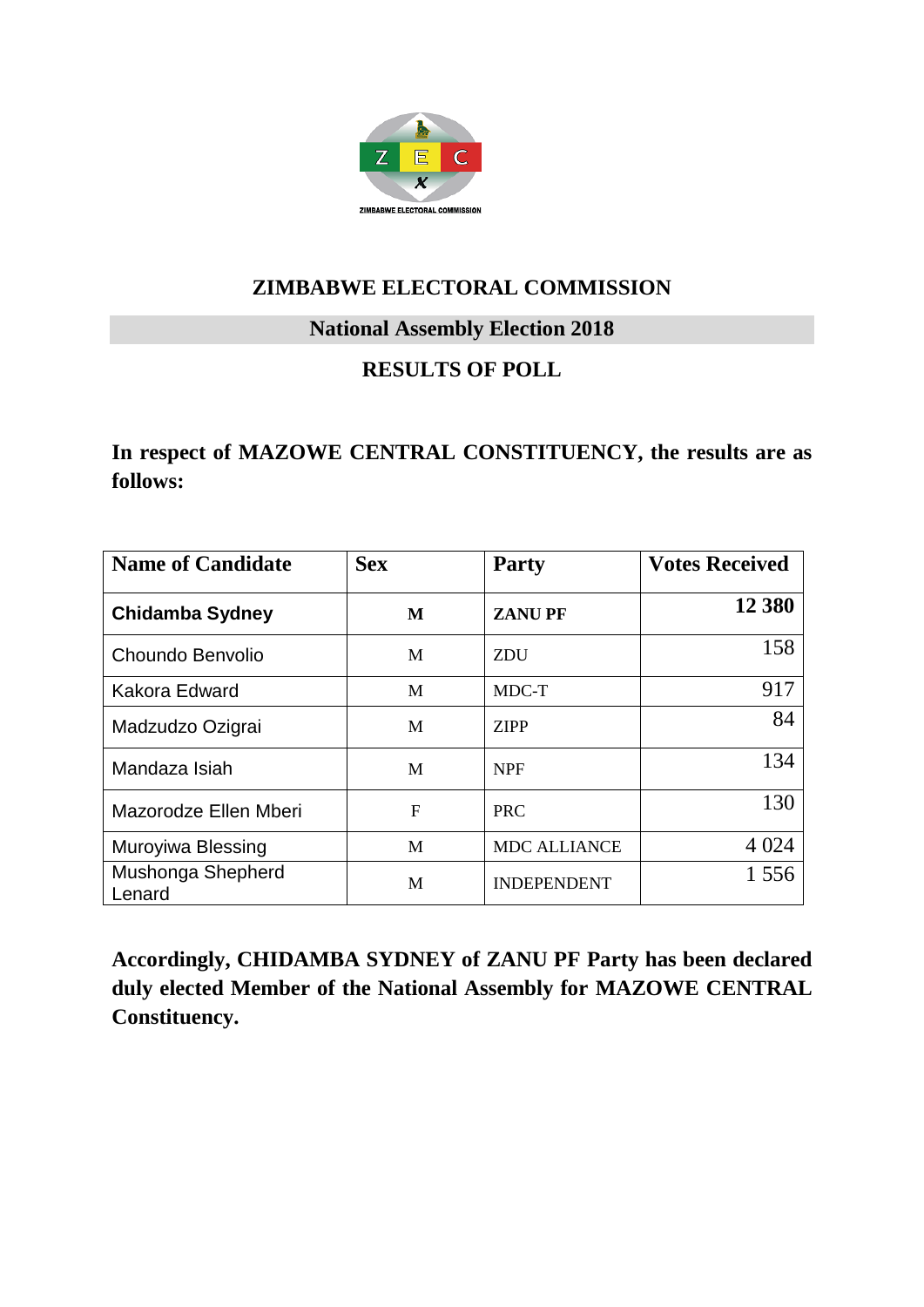

#### **National Assembly Election 2018**

## **RESULTS OF POLL**

**In respect of MAZOWE NORTH CONSTITUENCY, the results are as follows:**

| <b>Name of Candidate</b>                |   | <b>Party</b>       | <b>Votes Received</b> |
|-----------------------------------------|---|--------------------|-----------------------|
| Lumbe Rambai                            | M | <b>PRC</b>         | 582                   |
| Malukula Elias                          | M | <b>CODE</b>        | 256                   |
| Muchenje Tinashe<br>Stephen             | M | MDC - Alliance     | 1 4 3 5               |
| <b>Mugweni Campion</b><br><b>Takura</b> | M | <b>ZANU PF</b>     | 17 277                |
| Ndlovu Thulani Mcumillan                | M | MDC - Alliance     | 2 0 6 9               |
| Rungangah Shingirai                     | M | <b>INDEPENDENT</b> | 247                   |

**Accordingly, MUGWENI CAMPION TAKURA of ZANU PF Party has been declared duly elected Member of the National Assembly for MAZOWE NORTH Constituency.**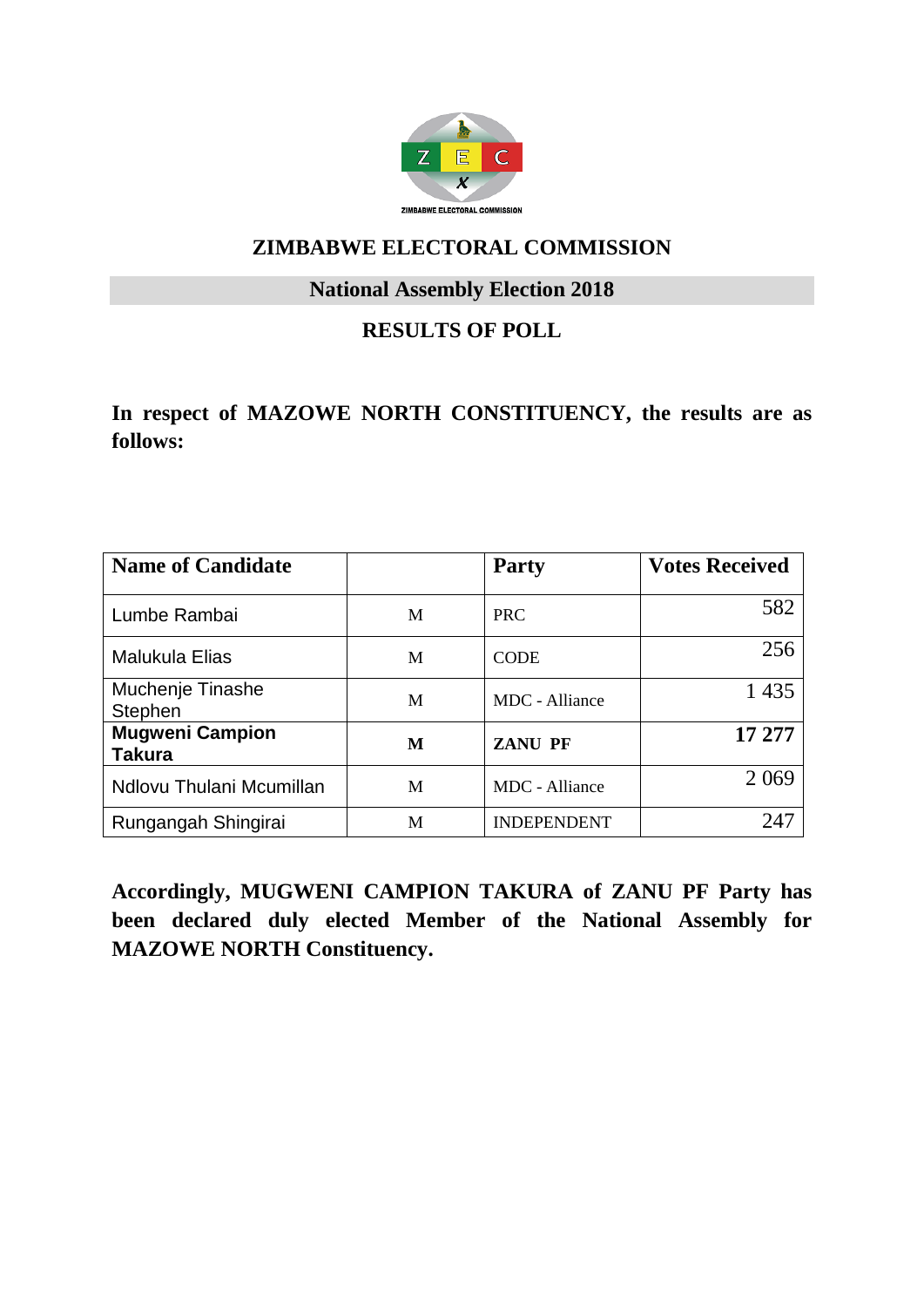

#### **National Assembly Election 2018**

## **RESULTS OF POLL**

### **In respect of MAZOWE SOUTH CONSTITUENCY, the results are as follows:**

| <b>Name of Candidate</b>            |   | <b>Party</b>               | <b>Votes Received</b> |
|-------------------------------------|---|----------------------------|-----------------------|
| <b>Baradzi Lovemore</b>             | M | <b>NPF</b>                 | 732                   |
| <b>Chakwera Faith</b><br>Gamuchirai | F | MDC - Alliance             | 4539                  |
| <b>Chasi Fortune</b>                | M | <b>ZANU PF</b>             | 16830                 |
| Chidamba Tawengwa                   | M | <b>ZDU</b>                 | 225                   |
| <b>Chimanikire Gift</b>             | M | $MDC -$<br><b>ALLIANCE</b> | 5 2 7 8               |
| Kanengoni Charles                   | M | <b>PRC</b>                 |                       |

**Accordingly, CHASI FORTUNE of ZANU PF Party has been declared duly elected Member of the National Assembly for MAZOWE SOUTH Constituency.**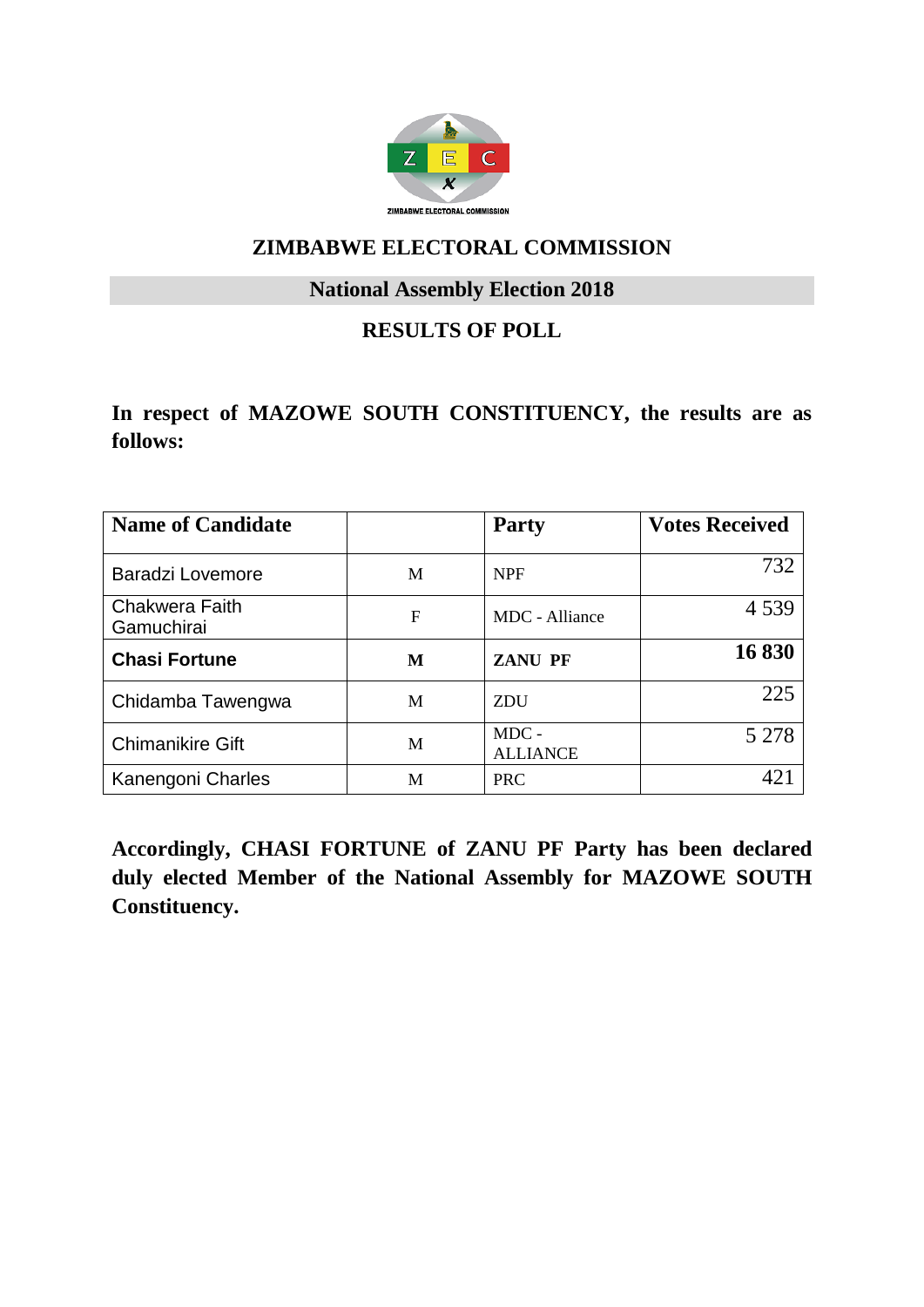

#### **National Assembly Election 2018**

# **RESULTS OF POLL**

**In respect of MAZOWE WEST CONSTITUENCY, the results are as follows:**

| <b>Name of Candidate</b> | <b>Sex</b> | <b>Party</b>     | <b>Votes Received</b>     |
|--------------------------|------------|------------------|---------------------------|
| Chimanzi Thamarie        | F          | $MDC - Alliance$ | 2 1 4 3                   |
| Dumbura Lloyd            | M          | <b>PRC</b>       | 202                       |
| Gumbochuma Moses         | M          | <b>NPF</b>       | 699                       |
| <b>Kazembe Kazembe</b>   | M          | <b>ZANU PF</b>   | 18 349                    |
| Muchihwa Rorana          | F          | MDC - Alliance   | 735                       |
| Muchipisa Oscar          | M          | <b>ZIPP</b>      | $\mathbf{1}$ $\mathbf{2}$ |

**Accordingly, KAZEMBE KAZEMBE of ZANU PF Party has been declared duly elected Member of the National Assembly for MAZOWE WEST Constituency.**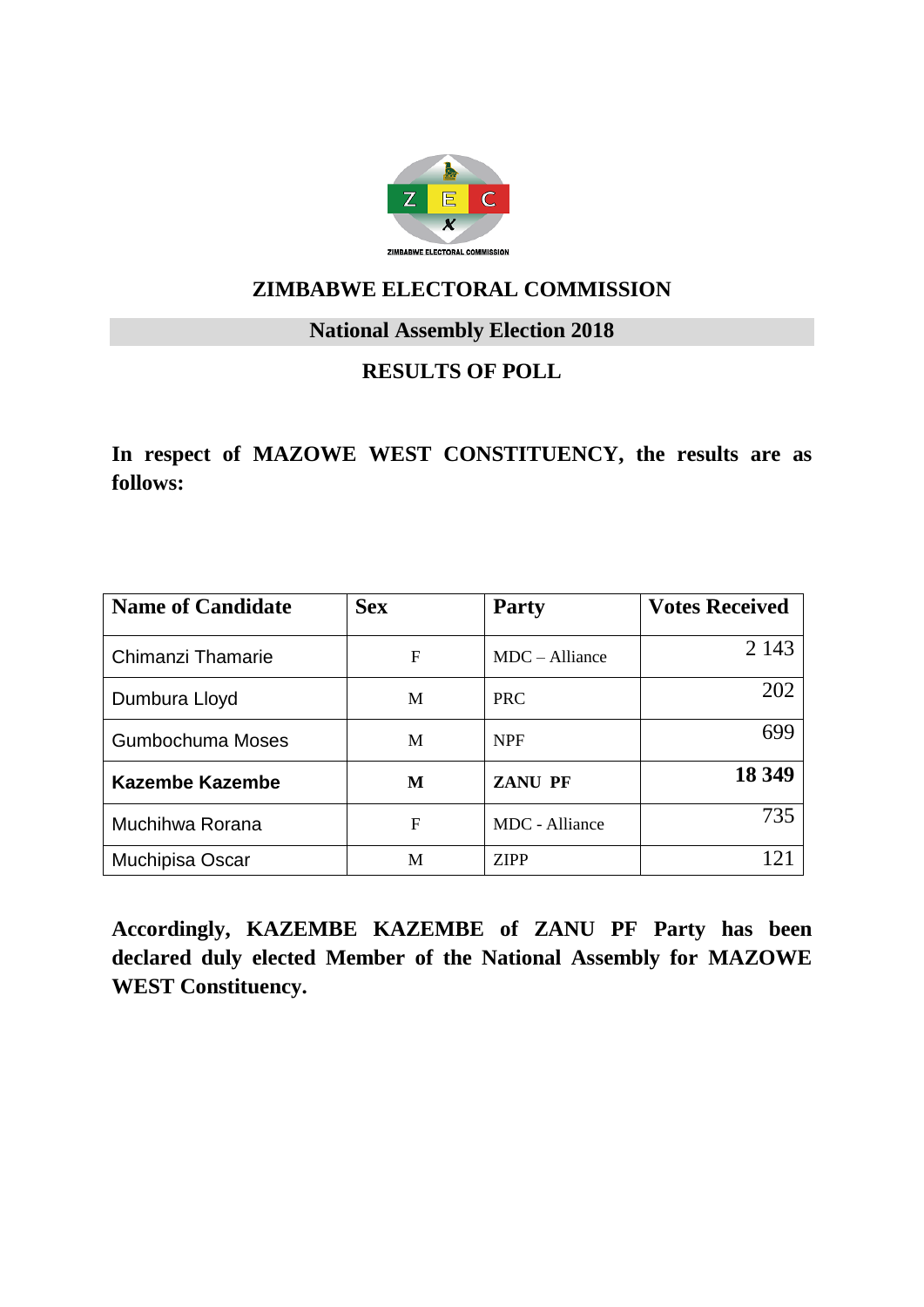

#### **National Assembly Election 2018**

# **RESULTS OF POLL**

#### **In respect of MBIRE CONSTITUENCY, the results are as follows:**

| <b>Name of Candidate</b>                | <b>Sex</b> | <b>Party</b>        | <b>Votes Received</b> |
|-----------------------------------------|------------|---------------------|-----------------------|
| <b>Butau David</b>                      | M          | <b>ZDU</b>          | 4 7 0 4               |
| <b>Karoro Douglas</b>                   | M          | <b>ZANUPF</b>       | 17 071                |
| <b>McCormick Allan Ivor</b><br>Corner   | M          | <b>MDC ALLIANCE</b> | 3 0 0 9               |
| Sigauke Tonderai<br>Pinimhidzai Josphat | M          | <b>PRC</b>          |                       |

**Accordingly, KARORO DOUGLAS of ZANU PF Party has been declared duly elected Member of the National Assembly for MBIRE Constituency.**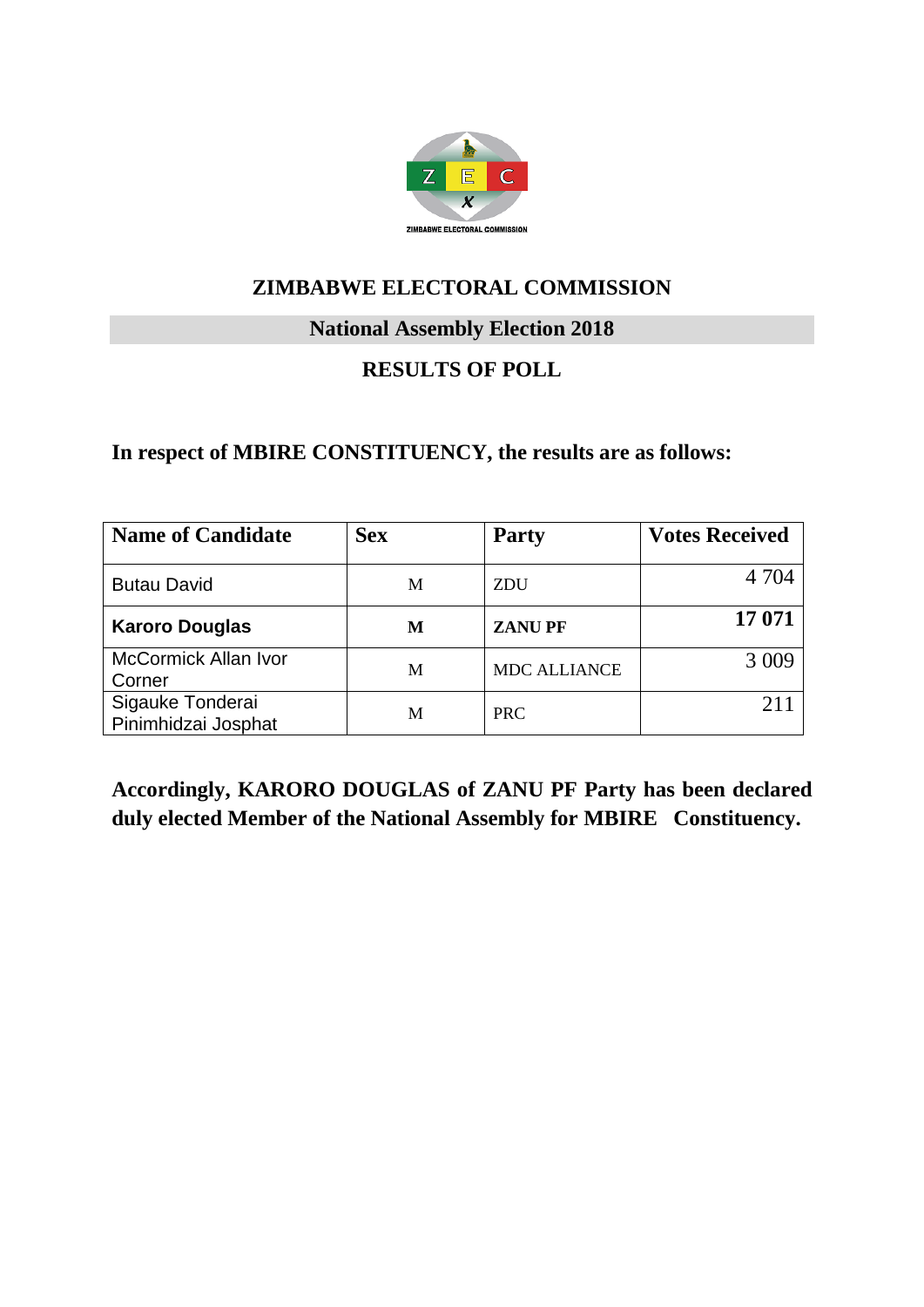

#### **National Assembly Election 2018**

## **RESULTS OF POLL**

**In respect of MOUNT DARWIN EAST constituency, the results are as follows:**

| <b>Name of Candidate</b> | <b>Sex</b> | <b>Party</b>       | <b>Votes Received</b> |
|--------------------------|------------|--------------------|-----------------------|
| <b>Chaukura Respect</b>  | M          | MDC - Alliance     | 2472                  |
| Honzeri Shephard         | M          | <b>NPF</b>         | 500                   |
| Kadere Greatman          | M          | <b>INDEPENDENT</b> | 603                   |
| Kajokoto Cain            | M          | <b>PRC</b>         | 934                   |
| <b>Marikisi Norman</b>   | М          | <b>ZANU PF</b>     | 20 570                |

**Accordingly, MARIKISI NORMAN OF ZANU PF Party has been declared duly elected Member of the National Assembly for MOUNT DARWIN EAST Constituency.**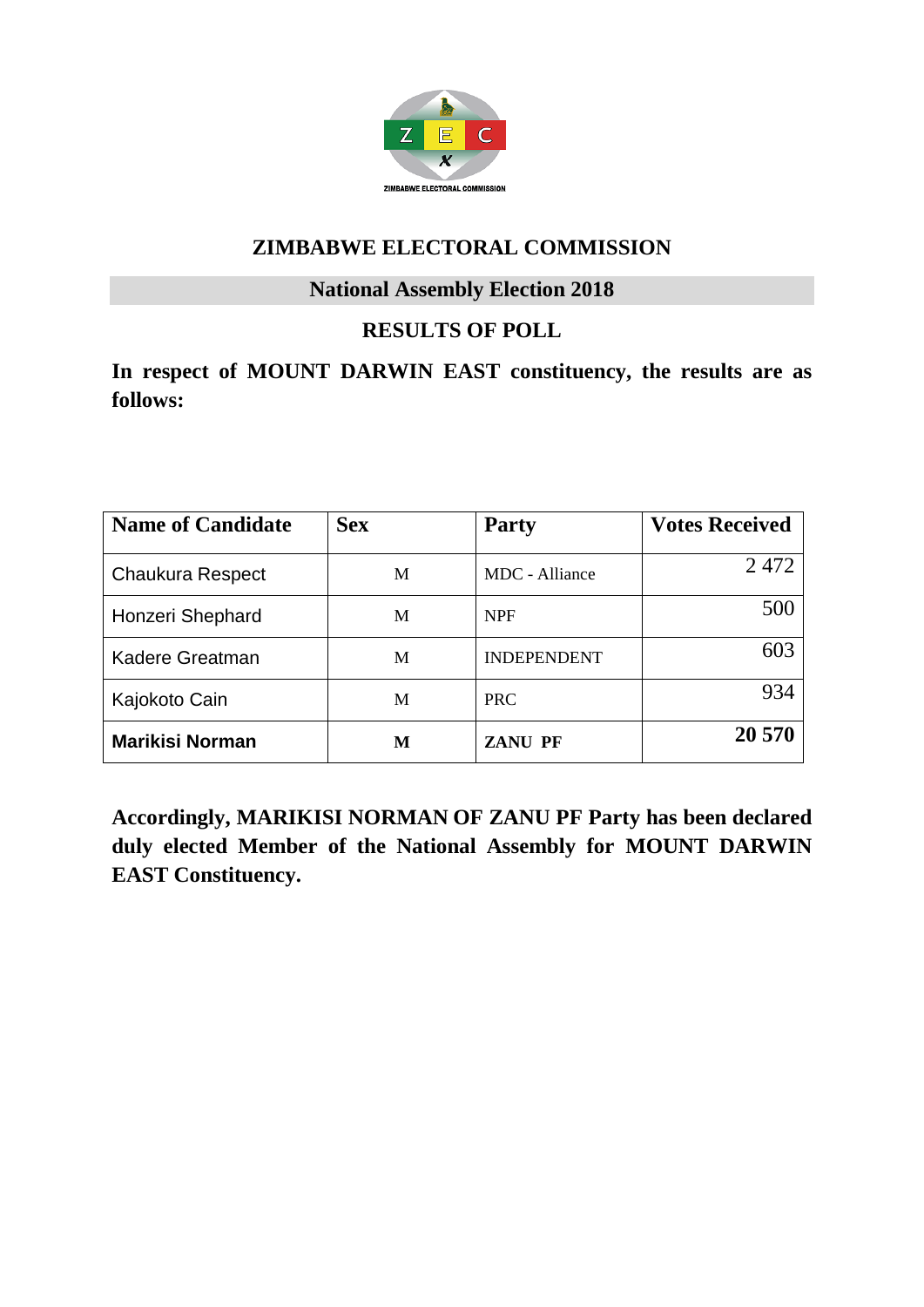

### **National Assembly Election 2018**

## **RESULTS OF POLL**

## **In respect of MOUNT DARWIN NORTH Constituency, the results are as follows:**

| <b>Name of Candidate</b> | <b>Sex</b> | <b>Party</b>   | <b>Votes Received</b> |
|--------------------------|------------|----------------|-----------------------|
| Maponga Hamunyari        | F          | <b>NPF</b>     | 396                   |
| Moyo Sikhathazile        | F          | MDC - Alliance | 1 0 6 2               |
| Munemo Labbany           | M          | <b>PRC</b>     | 2 2 3 0               |
| <b>Muponora Noveti</b>   | М          | <b>ZANU PF</b> | 16 16 6               |

**Accordingly, MUPONORA NOVETI OF ZANU PF Party has been declared duly elected Member of the National Assembly for MOUNT DARWIN NORTH Constituency.**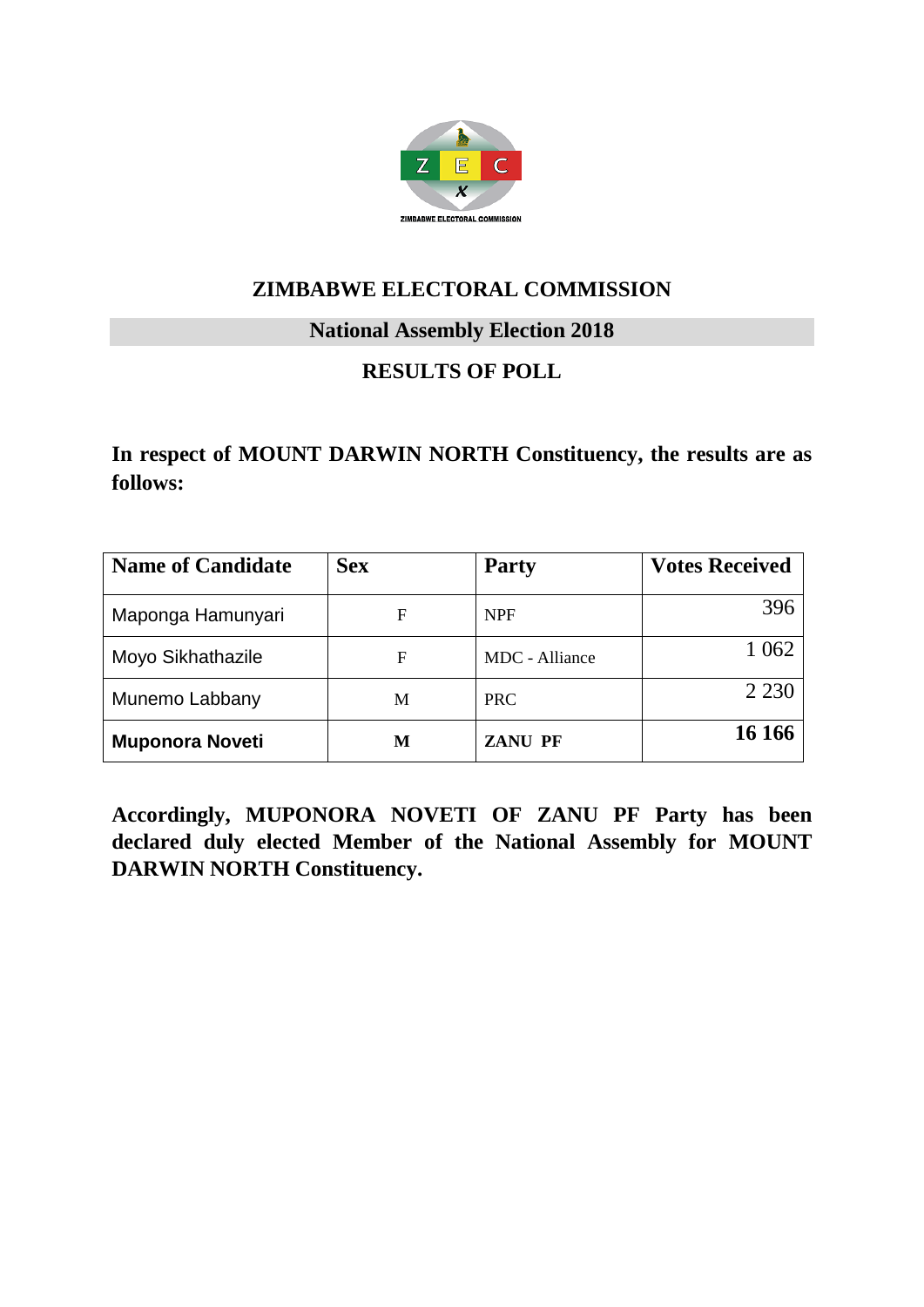

#### **National Assembly Election 2018**

## **RESULTS OF POLL**

**In respect of MOUNT DARWIN SOUTH constituency, the results are as follows:**

| <b>Name of Candidate</b> | <b>SEX</b> | <b>Party</b>   | <b>Votes Received</b> |
|--------------------------|------------|----------------|-----------------------|
| <b>Kabozo Stephen</b>    | M          | <b>ZANU PF</b> | 21 248                |
| Kalonga Tawanda          | М          | MDC - Alliance | 3 1 4 8               |
| Mugari Letwin            | F          | <b>PRC</b>     | 473                   |
| Nhete Tapfumaneyi        | M          | <b>NPF</b>     | 653                   |

**Accordingly, KABOZO STEPHEN of ZANU PF Party has been declared duly elected Member of the National Assembly for MOUNT DARWIN SOUTH Constituency.**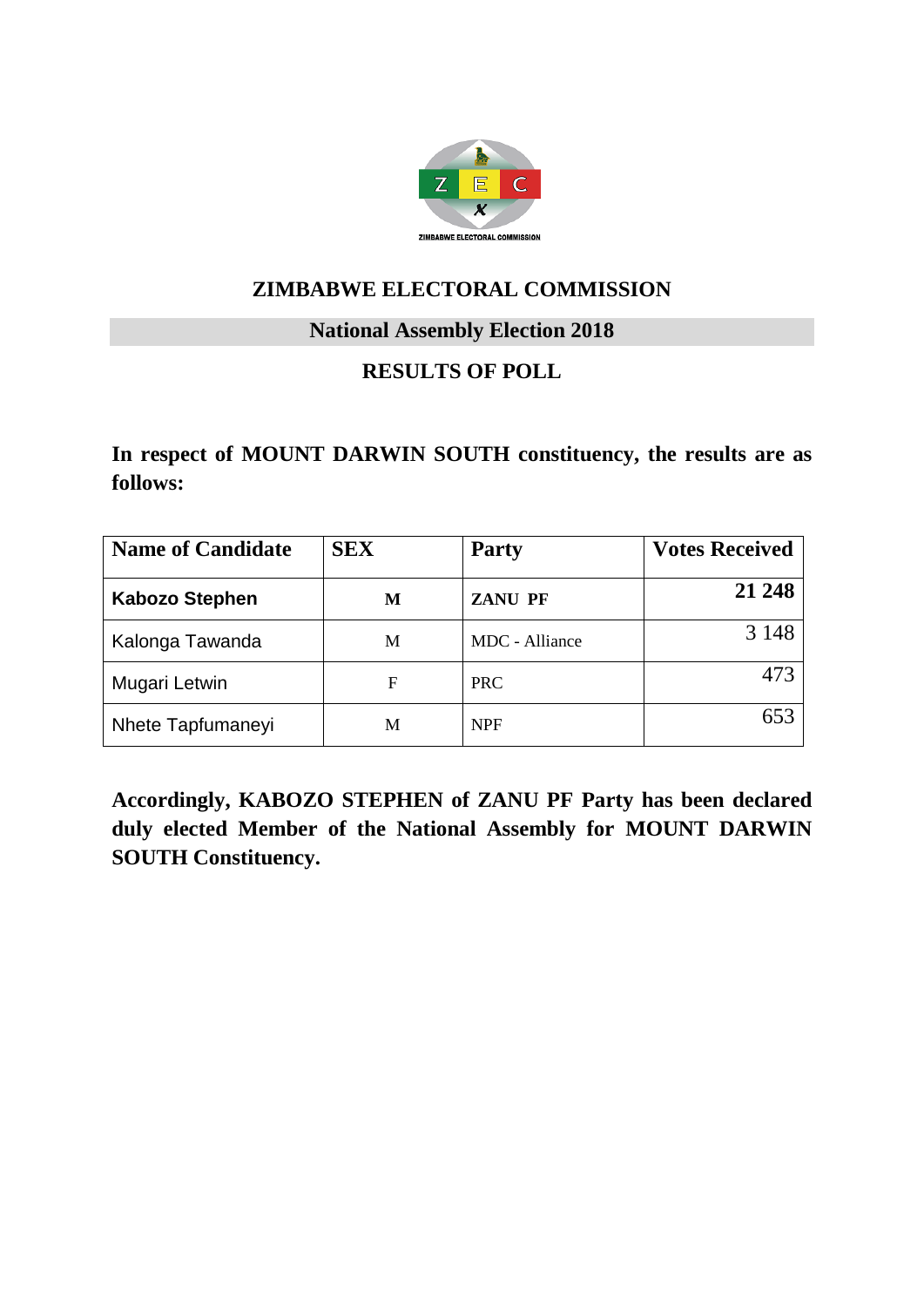

#### **National Assembly Election 2018**

### **RESULTS OF POLL**

**In respect of MOUNT DARWIN WEST Constituency, the results are as follows:**

| <b>Name of Candidate</b> | <b>Sex</b> | <b>Party</b>       | <b>Votes Received</b> |
|--------------------------|------------|--------------------|-----------------------|
| Karima Caleb             | M          | <b>NPF</b>         | 888                   |
| Manyika Petiaus          | M          | <b>INDEPENDENT</b> | 704                   |
| Muradzi Cyril            | M          | MDC - Alliance     | 1 572                 |
| Musevenzi Julius         | M          | <b>PRC</b>         | 1806                  |
| Musoki Advance           | M          | <b>INDEPENDENT</b> | 139                   |
| <b>Seremwe Bannwell</b>  | М          | <b>ZANU PF</b>     | 488                   |

**Accordingly, SEREMWE BANNWELL OF ZANU PF Party has been declared duly elected Member of the National Assembly for MOUNT DARWIN WEST Constituency.**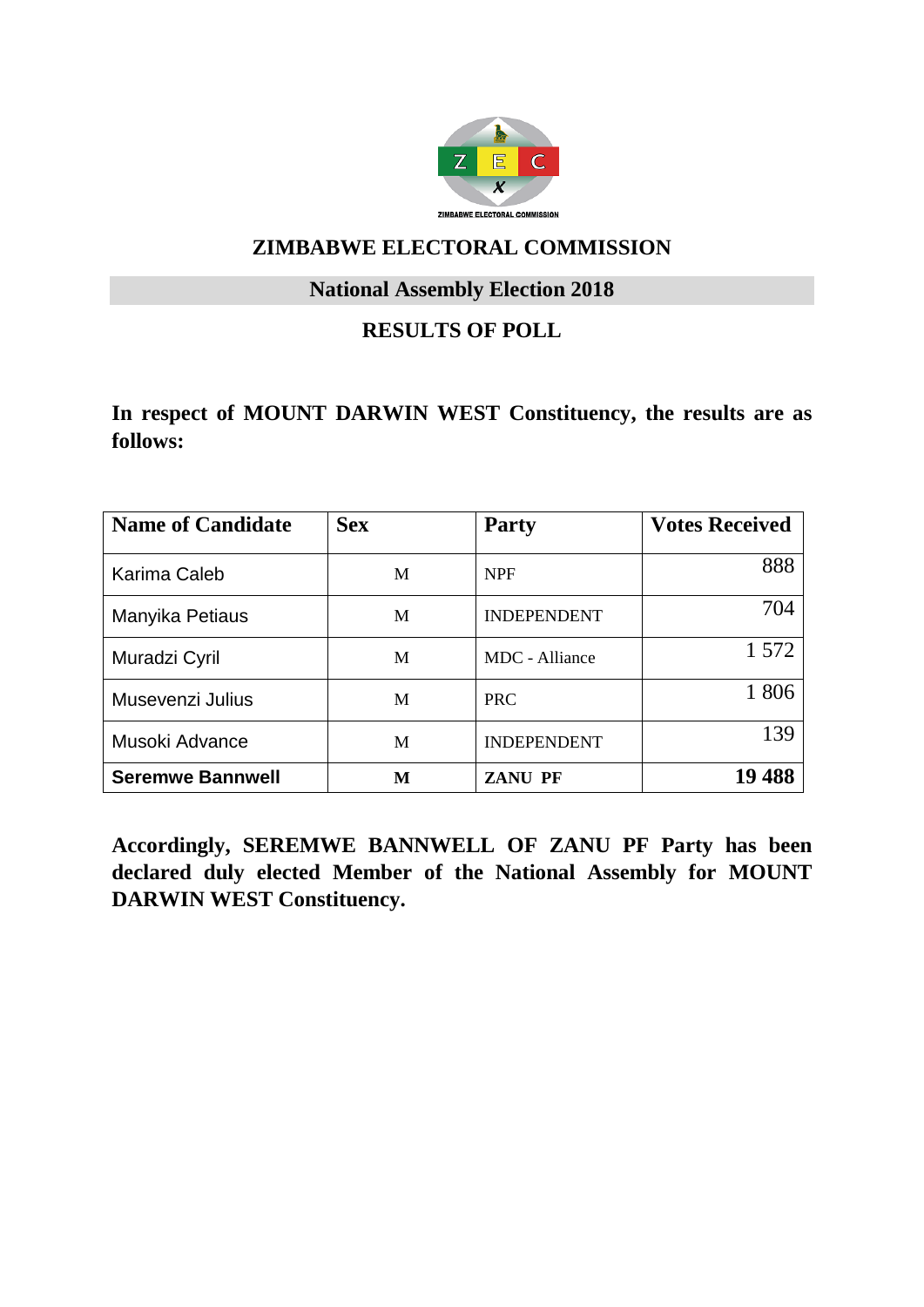

#### **National Assembly Election 2018**

## **RESULTS OF POLL**

## **In respect of MUZARABANI NORTH Constituency, the results are as follows:**

| <b>Name of Candidate</b>     | <b>SEX</b> | <b>Party</b>   | <b>Votes</b><br><b>Received</b> |
|------------------------------|------------|----------------|---------------------------------|
| Kagura Agreement<br>Takawira | M          | MDC - Alliance | 1161                            |
| Keche Sarudzayi              | F          | <b>PRC</b>     | 165                             |
| <b>Mushori Lawrence</b>      | M          | MDC - Alliance | 142                             |
| <b>Zhemu Soda</b>            | М          | <b>ZANU PF</b> | 17098                           |

**Accordingly, ZHEMU SODA OF ZANU PF Party has been declared duly elected Member of the National Assembly for MUZARABANI NORTH Constituency.**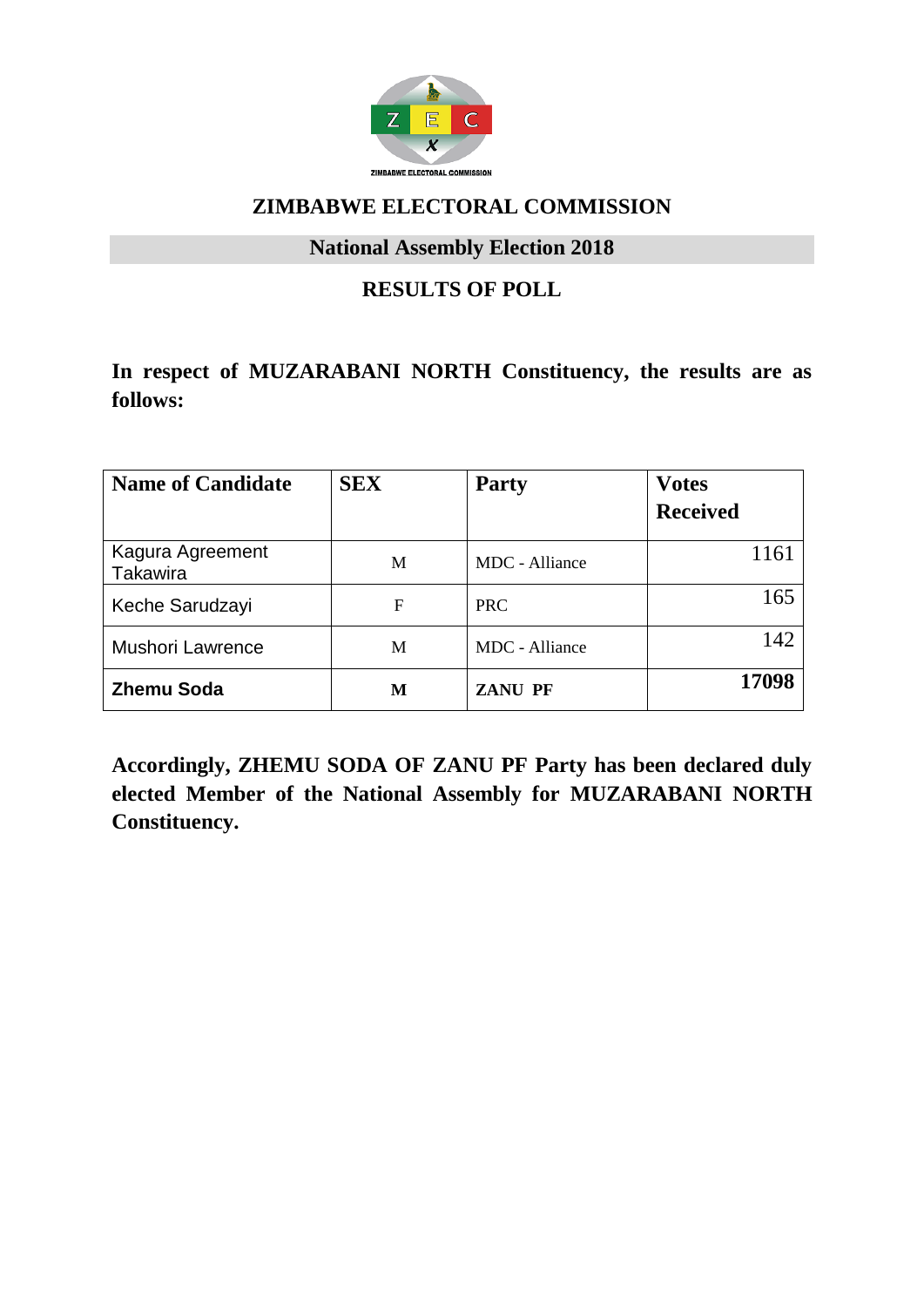

## **National Assembly Election 2018**

## **RESULTS OF POLL**

In respect of **MUZARABANI SOUTH** constituency, the results are as follows:

| <b>Name of Candidate</b> | <b>Party</b>        | <b>Votes Received</b> |
|--------------------------|---------------------|-----------------------|
| Choruwa Tapiwa Talent    | <b>MDC ALLIANCE</b> | 1 604                 |
| Gundasu Mika             | <b>PRC</b>          | 416                   |
| Saizi Tapera             | <b>ZANU PF</b>      | 23 4 6 6              |

Accordingly, **TAPERA SAIZI** of **ZANU PF Party** has been declared duly elected Member of the National Assembly for **MUZARABANI SOUTH** Constituency.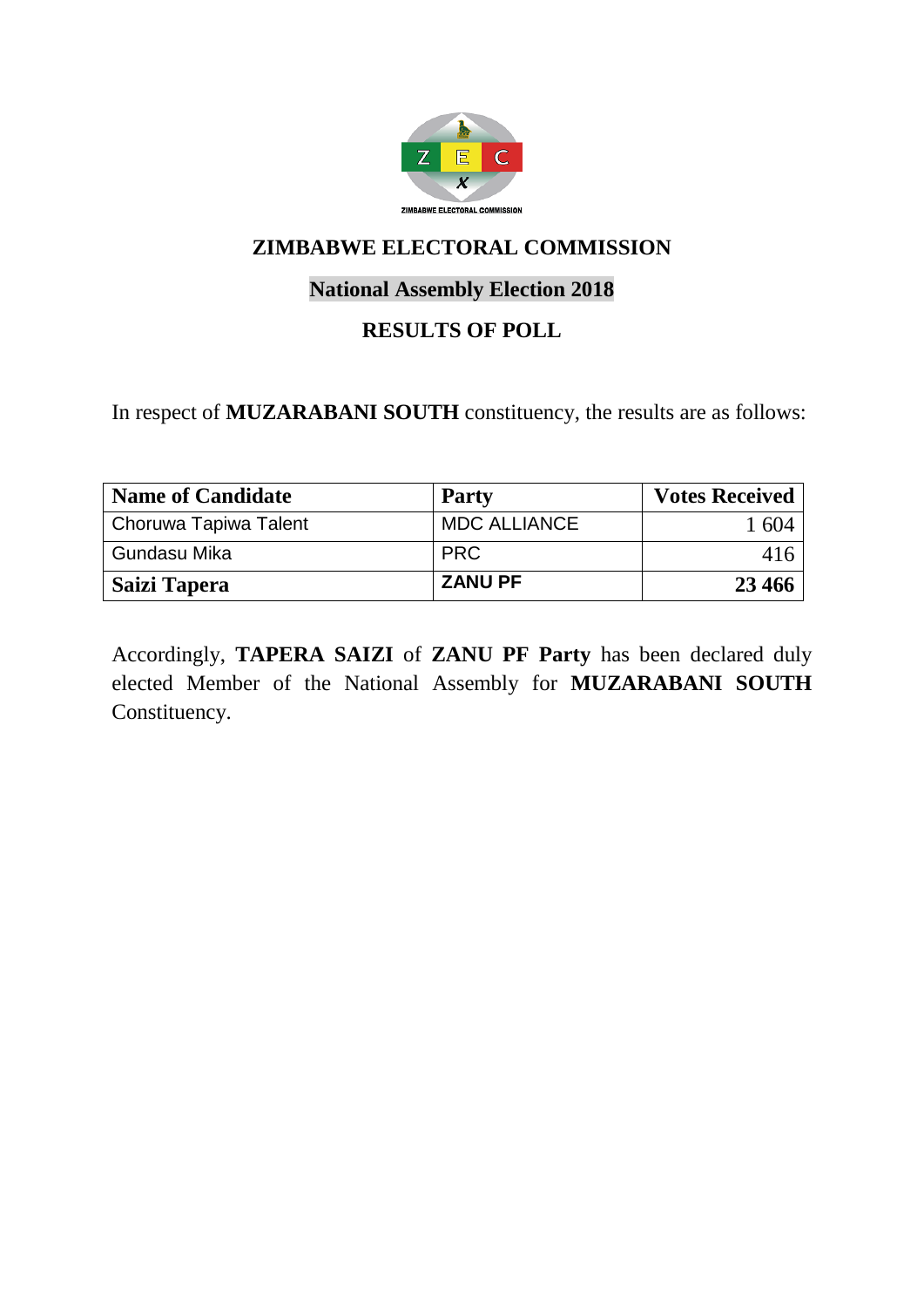

## **National Assembly Election 2018**

# **RESULTS OF POLL**

In respect of **RUSHINGA** constituency, the results are as follows:

| <b>Name of Candidate</b> | <b>SEX</b> | <b>Party</b>   | <b>Votes Received</b> |
|--------------------------|------------|----------------|-----------------------|
| Chideya Kudakwashe       | M          | MDC - Alliance | 2306                  |
| <b>Hedegwe Gilson</b>    | M          | PRC.           | 330                   |
| Mashange Wonder          | M          | <b>NPF</b>     |                       |
| Nyabani Tendai           | М          | <b>ZANU PF</b> | 22752                 |

Accordingly, **NYABANI TENDAI** of **ZANU PF Party** has been declared duly elected Member of the National Assembly for **RUSHINGA** Constituency.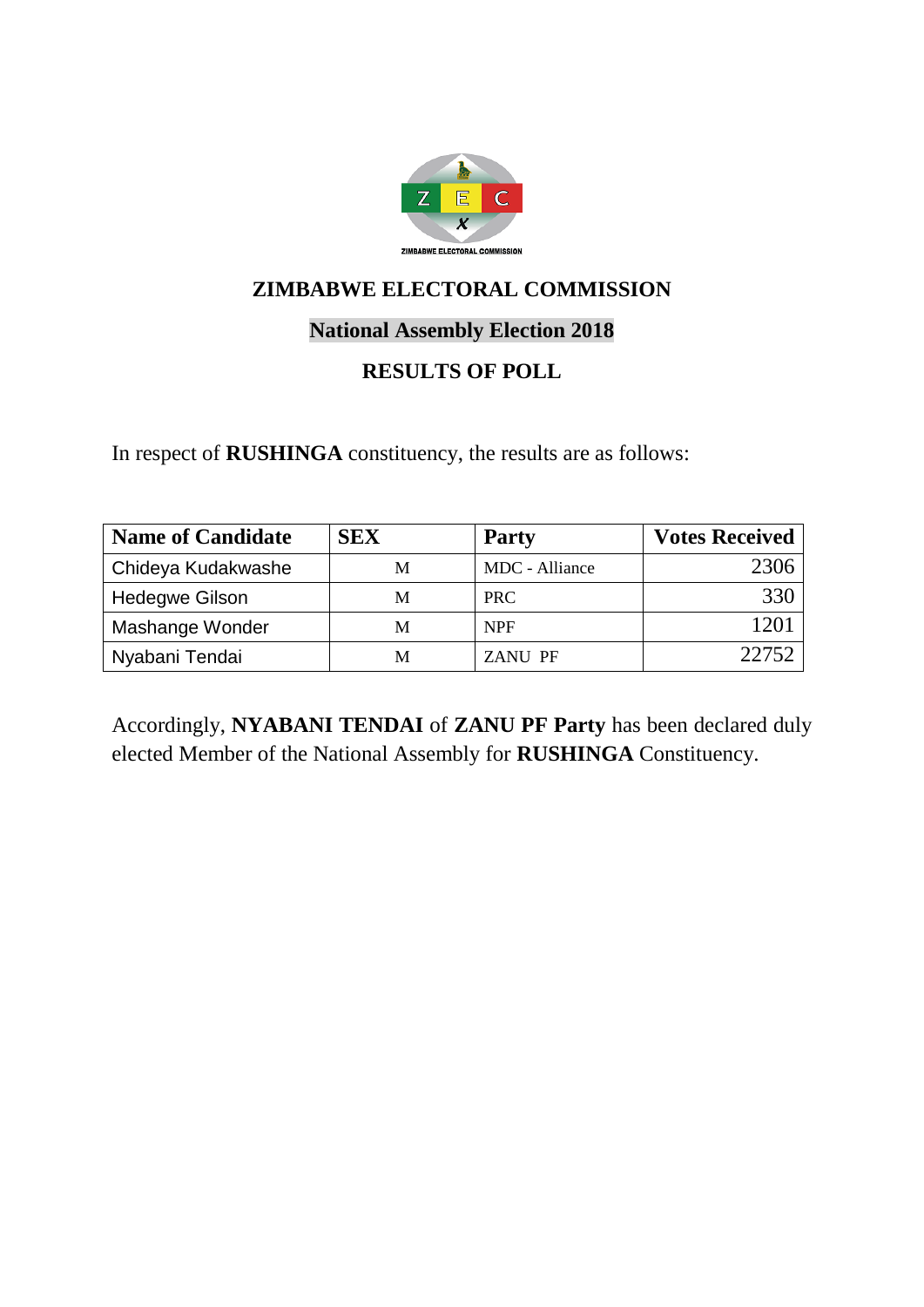

**National Assembly Election 2018**

## **RESULTS OF POLL**

**In respect of SHAMVA NORTH CONSTITUENCY, the results are as follows:**

| <b>Name of Candidate</b> | <b>Sex</b> | <b>Party</b>          | <b>Votes Received</b> |
|--------------------------|------------|-----------------------|-----------------------|
| Chagwambare Danwell      | M          | <b>ZIPP</b>           | 267                   |
| Gorerino Oscar           | M          | ZANU PF               | 20 5 5 6              |
| Humbasha Enock           | M          | <b>PRC</b>            | 137                   |
| Mutambara Ester          | F          | <b>MDC</b> - Alliance | 2552                  |
| Nyamangara Presten       | M          | <b>NPF</b>            | 23                    |
| Nyamidzi Kenneth         | M          | <b>INDEPENDENT</b>    | 213                   |

**Accordingly, GORERINO OSCAR of ZANU PF Party has been declared duly elected Member of the National Assembly for SHAMVA NORTH Constituency.**